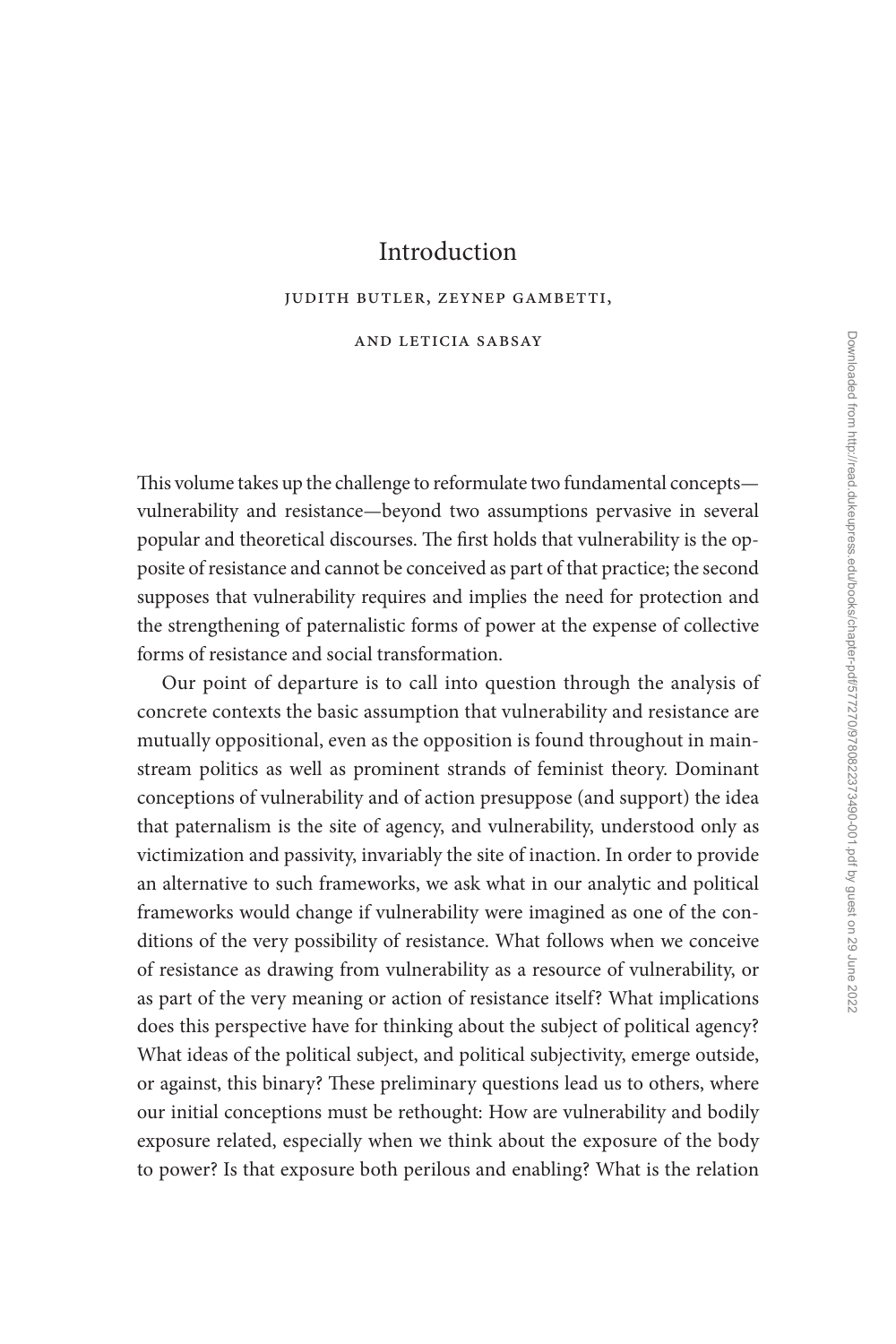between resistance and agency? In what ways is vulnerability bound up with the problem of precarity?

As we know, there is always something both risky and true in claiming that women or other socially disadvantaged groups are especially vulnerable. On the one hand, we very much want to point it out where it exists. Yet one might conclude that women are in a powerless position and, by implication, that men are always in a powerful one. As a result, feminist activism may turn to paternalistic political and social institutions, investing them with the power to realize feminist goals.<sup>1</sup> In other instances, women struggle to establish practices and institutions that seek to provide protection, or to rescue (always already othered) women, which, albeit not necessarily linked to paternalistic powers, do still enforce paternalistic logics, or rely on figures of victimhood that assume that those who are vulnerable are therefore without agency, or can be summarized by categories that figure them as essentially without agency.<sup>2</sup> Yet there are other initiatives that, while refusing these forms of politics that amount to the stigmatization and the further disempowerment of the women they are said to protect or save, do not dismiss the induced vulnerability to which many women are exposed and try to offer alternative resources for selfempowerment, collective agency, and protection. These can include feminist forms of self-defense, networks and shelters for battered women, and grassroots modes of organizing within civil society or outside its established terms.

By itself, the discourse on vulnerability can support any version of politics and has no special claim to supporting a politics on the Left, or a politics for feminism. It can describe the vulnerability of those in power against the forces of resistance by those who are seeking a new political order. Moreover, the discourse on vulnerability can lead to objectionable ontological claims about the constitutive vulnerability of women's bodies, claims we would doubtless want to reject in favor of a social and political account about how vulnerability is produced and distributed. That latter view would be compelled to point out that women—and here we seek to rely on a gender category at once inclusive and open-ended—are the ones who suffer most from poverty and illiteracy, two defining global features of the oppression of women. So the question that emerged for this group, and formed one of our areas of contention, has been this: How do we think about feminist modes of agency, and how can we rethink them in light of global conditions and emerging possibilities of global alliance? And though we concur on this as a task that feminism must take up, we are in different ways engaged in queer, trans, antiracist, anti-authoritarian, and anti-austerity struggles. The terms we examine take on very specific mean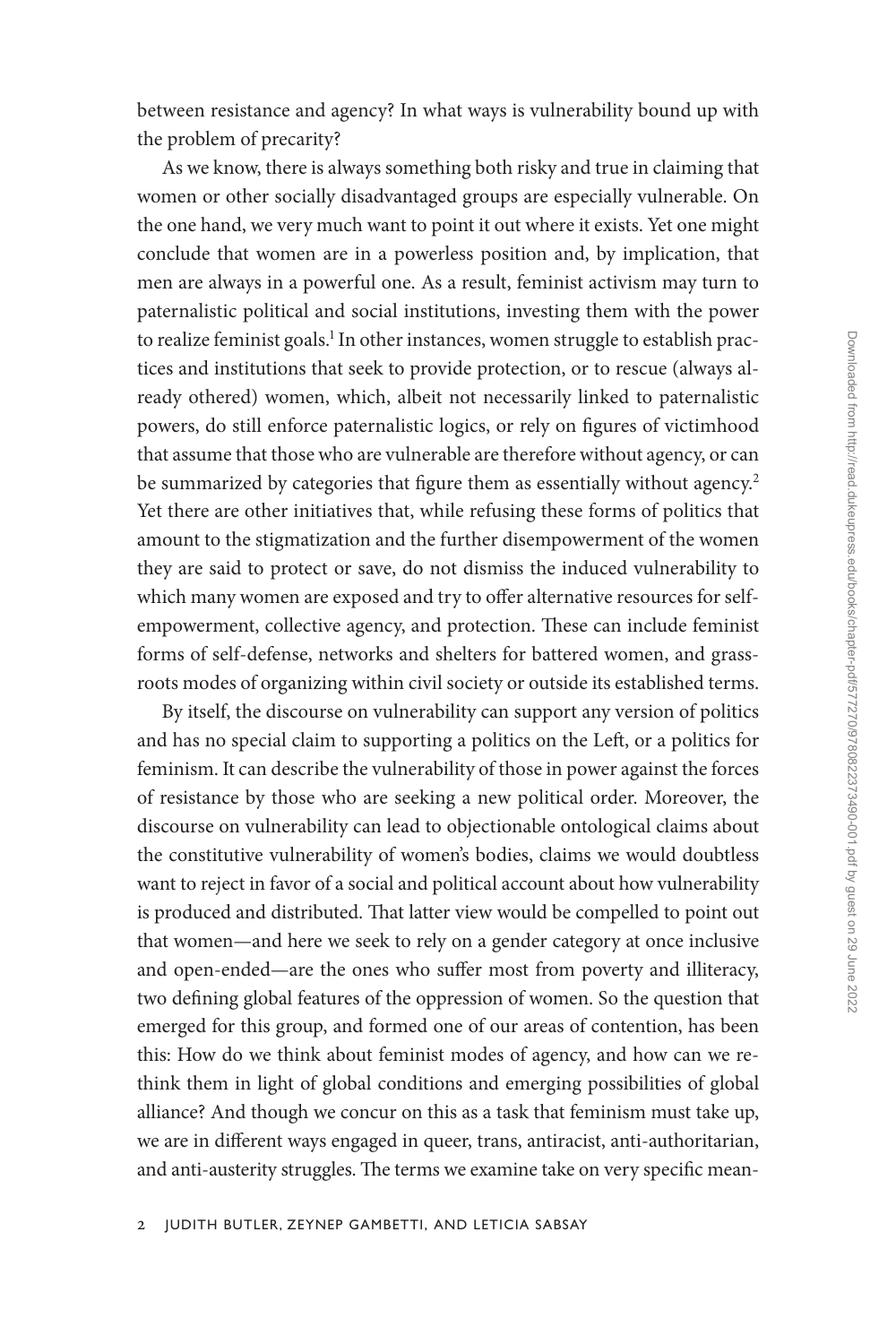ings under neoliberal and austerity conditions when the state structures of social democracy and institutions of social welfare are losing their own resources and standing, thus exposing more populations to homelessness, unemployment, illiteracy, and inadequate health care. How, then, is the political demand to address these issues to be directed toward those institutions that should be responding to these conditions, at the same time that we seek to resist the models of power represented by those institutions? Are we stuck in the situation in which there are two opposing alternatives, paternalism and victimization? And in accepting those alternatives, do we not reinstate a gendered opposition?

In some forms of feminism, vulnerability has been regarded as a value in feminist theory and politics. Feminists of different strands have long argued for a relational subject as a way to contest liberal forms of individualism primarily, implicated as they are in capitalist concepts of self-interest and masculinist fantasies of sovereign mastery. Whereas some feminists have sought to establish vulnerability and care as values which are specific to women and to which women have special access, we are making no claims about the capacities or dispositions of women as a group. Indeed, what follows is a wideranging feminist approach to questions of power and agency that prove to be quite central to some forms of resistance today.

Our common point of departure is derived from critical feminist social theory that seeks to overcome uncritically accepted versions of the mind/ body distinction and its reliance on associations of activity with masculinity and passivity with femininity, in order to show that the received definitions of vulnerability as passive (in need of active protection) and agency as active (based on a disavowal of the human creature as "affected") requires a thorough going critique. In our view, the focus on vulnerability is not intended to validate conventional ways of distinguishing between men and women (or even to validate that binary as a mode of framing an analysis), so the conclusion is, once again, not to make ontological claims about women, nor to underscore their singular ethical dispositions. Those modes of stabilizing gender division through generalized forms of differentiation do not further the task of rethinking modes of resistance. Whatever differential distribution of attributes we may find in some locations depends in part on the lens through which we see, the epistemic grid laid into that lens, and the operative norms of gender operating in the description.

As much as we can, and do, track the way that power operates to establish the disenfranchised as "vulnerable populations," it remains imperative to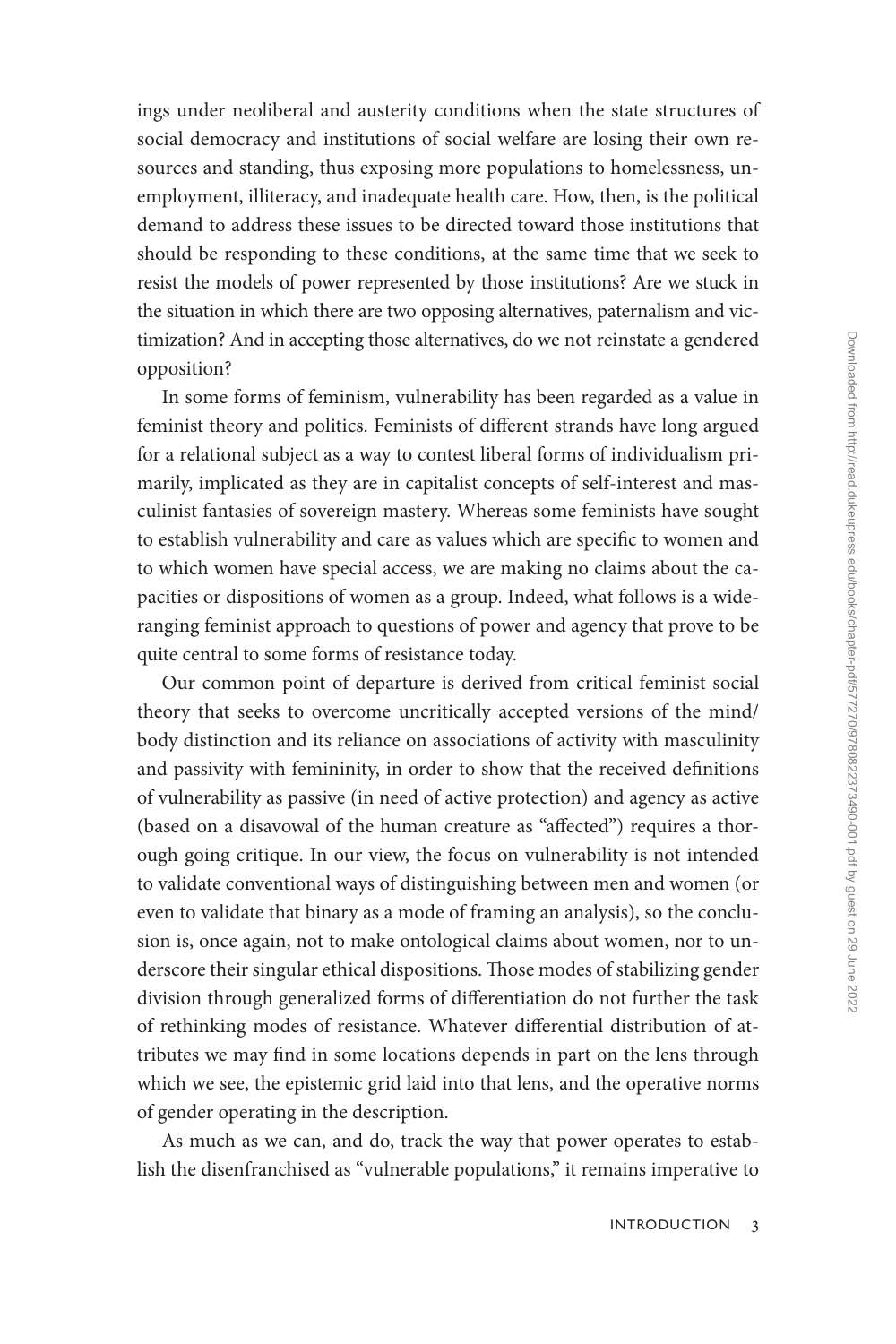critically examine the logic of disavowal by which vulnerability becomes projected and distanced from prevailing ideas of agency and mastery. Psychoanalytic feminists have remarked that the masculine positions are effectively built through a denial of their own vulnerability. This denial or disavowal requires one to forget one's own vulnerability and project, displace, and localize it elsewhere. Such a mechanism of disavowal operates within the scene of power. In fact, it can work to exacerbate vulnerability (as a way of achieving power) or to disavow it (also as a way of achieving power). For instance, when nations advertise their hypervulnerability to new immigrants, or men openly fear that they are now the victims of feminism, the recourse to "vulnerability" in such instances can become the basis for a policy that seeks to exclude or contain women and minorities, as when the vulnerability of "white people" constructs black people as a threat to their existence.

The argument about disavowal has to be attended to carefully. On the one hand, if we are interested in how vulnerability is socially produced and managed, then we may seem to be saying that vulnerability is the effect of social power. On the other hand, if we claim that vulnerability has a purely ontological status, it seems that we accept a presocial account of vulnerability, and that opens up a new set of theoretical and political problems. So if we argue instead that vulnerability emerges as part of social relations, even as a feature of social relations, then we make (a) a general claim according to which vulnerability ought to be understood as relational and social, and (b) a very specific claim according to which it always appears in the context of specific social and historical relations that call to be analyzed concretely.

The language that we use to describe vulnerability and its disavowal presumes that there is "an already there-ness" to the vulnerability, or that denial is secondary, a cover-up, and so always somewhat false and frail. We can speak of individuals who deny their own vulnerability, or whole nations. Though individuals and groups are different, the logics that condition and reproduce disavowal cut across that difference. When vulnerability is projected onto another, it seems as if the first subject is fully divested of vulnerability, having expelled it externally onto the other. When vulnerability is owned as an exclusive predicate of one subject and invulnerability attributed to another, a different kind of disavowal takes place. Indeed, asymmetry and disavowal work together. Such strategies can work either way: "others" may be exposed to vulnerability as a way of shoring up power, but vulnerability can also be claimed by those who seek to rationalize the subjugation of minorities. Such strategies of claiming vulnerability on the part of the powerful become all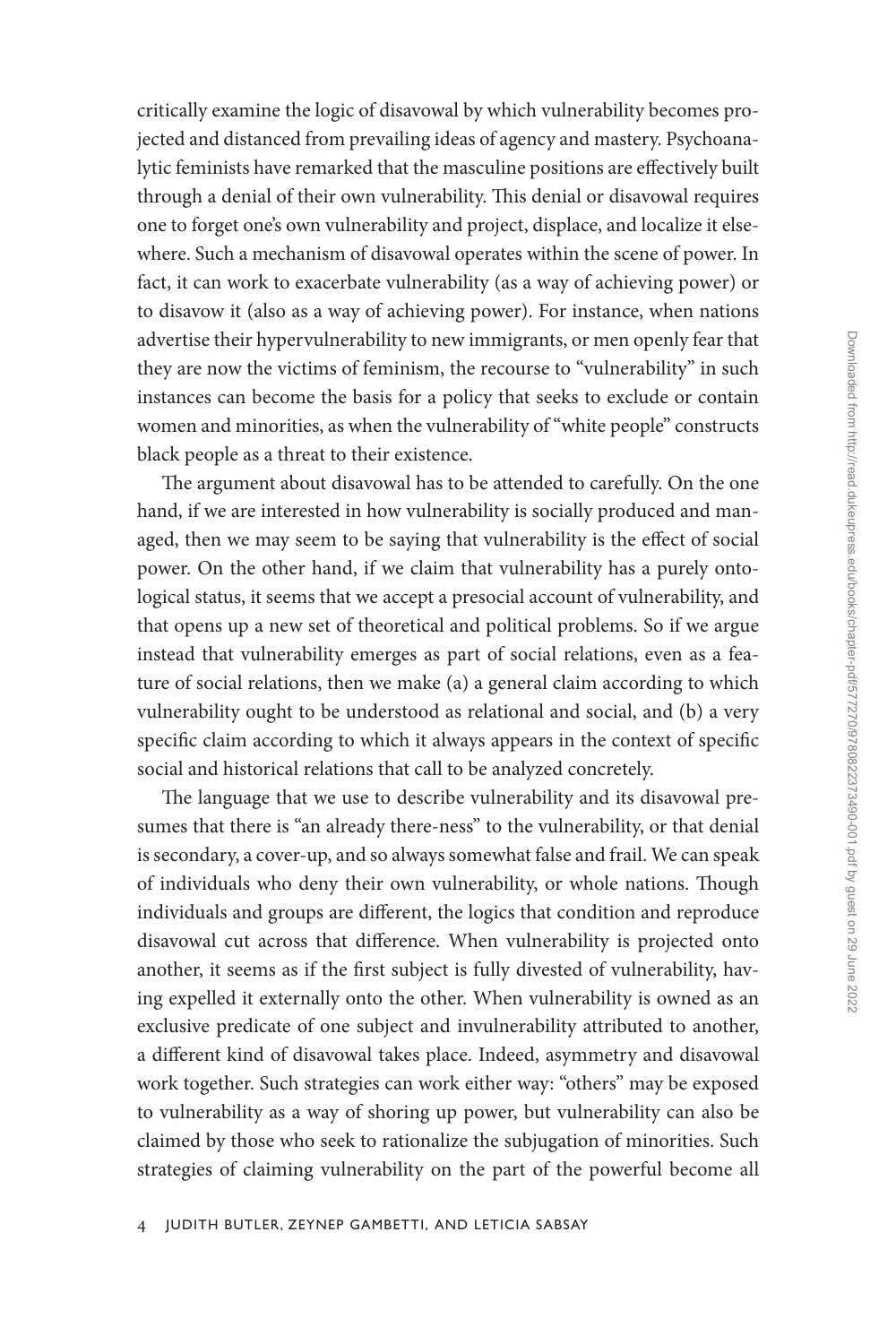the more complicated, and paradoxical, when norms of white heterosexuality are considered "under attack" by LGBTQ communities, or when feminism is figured as a castrating "threat" to ostensibly vulnerable men. If the concept of vulnerability always operates within a tactical field, how do theoretical affirmations of vulnerability enter into that field? Can such affirmations ever avert the risk of being appropriated by paternalism? At stake is whether this dialectical inversion—which can, at one time, assert the hypervulnerability of those in dominant positions of power and, at another, rely on the presumptive invulnerability of those with power—can be refuted. Further, can that refutation give way to a notion of bodily vulnerability linked with practices of resistance in the service of social and political justice?

In Marxist analysis, the politics of redistribution pertains to goods, and we see water and land rights activism asking for equal distribution of such resources. It may sound odd to refer to an unequal distribution of vulnerability, but perhaps there is no other way to understand the condition of contemporary precarity. That unequal distribution often works in tandem with the management of "vulnerable populations" within discourse and policy. Often social movements, human rights advocates, and institutions refer to precarious or vulnerable populations, for whom political strategies are accordingly devised to ameliorate conditions of exposure and precarity. Does that way of naming a population extend or ameliorate conditions of precarity? Do we lose the sense of those operations of power that differentially assign vulnerability when we take such assignments for granted in launching the analyses that we do? Do we need to understand through what mode of power vulnerable populations are formed as such? While we could think of those forms of institutionalized violence that render certain populations disposable as a form of necropolitics, $3$  those humanitarian governmental practices that designate them "in need of protection" not only negate the capacity of those declared vulnerable to act politically, but also expand biopolitical forms of regulation and control.[4](#page-10-0)

When such redistributive strategies abound, then other populations, usually the ones helping to orchestrate or effect the processes of redistribution, posit themselves as invulnerable, if not impermeable, and without any such needs of protection. In order to counter this untenable framework, vulnerability and invulnerability have to be understood as politically produced, unequally distributed through and by a differential operation of power. In following this path, our discussion moves beyond the human rights framework in which the positing of "vulnerable populations" can become a way of foreclosing or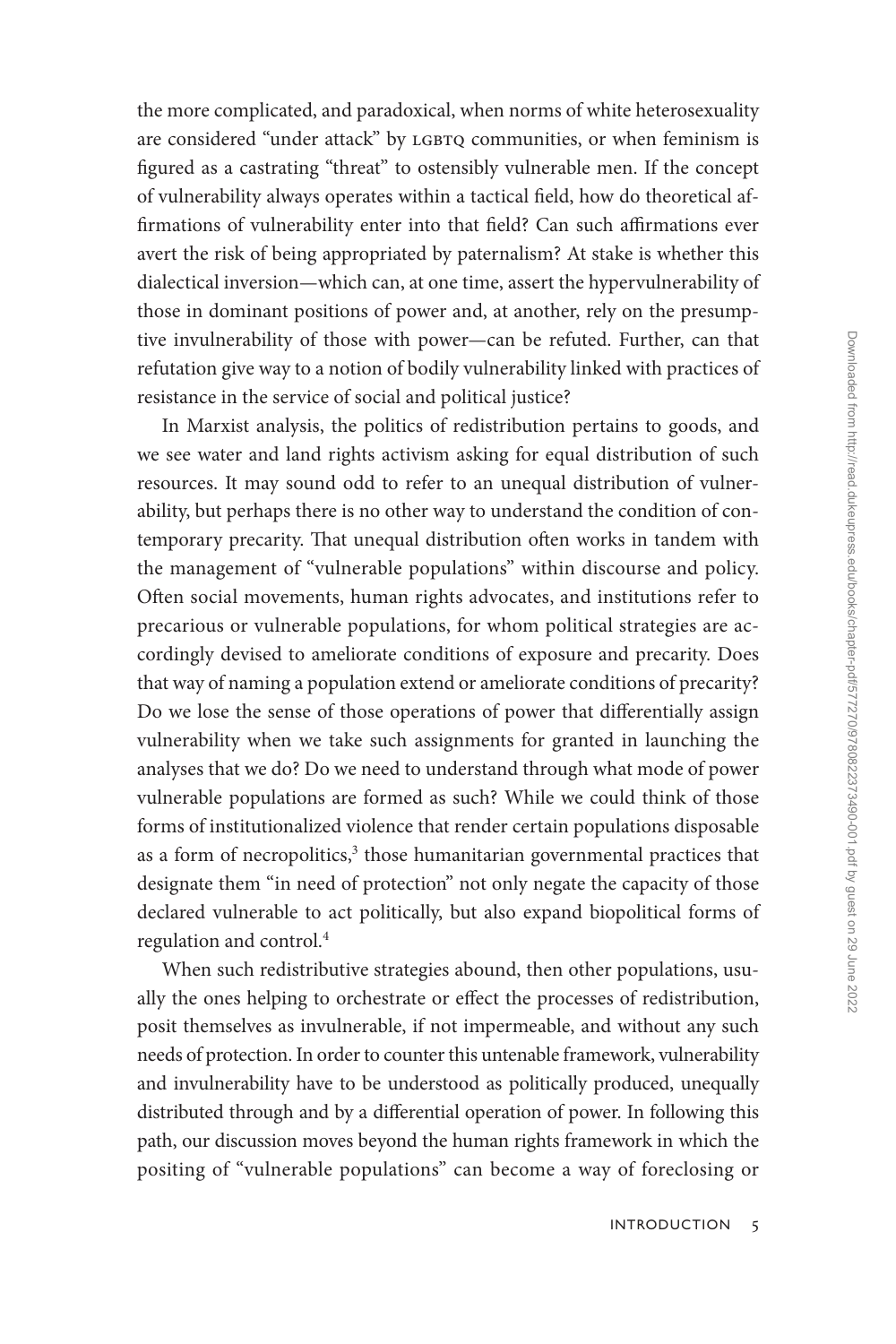devaluing modes of collective resistance among those designated as vulnerable.[5](#page-10-0) The significance of human rights would not be negated within such a framework, but human rights would not operate as the presumptive framework for such discussions.

We would like to recontextualize the discussion of vulnerability in such a way that its links with paternalism or even with discourses of victimization are critically ameliorated, precisely to make room for an analysis of the role of vulnerability in strategies of resistance. In thinking vulnerability and resistance together, we hope to develop a different conception of embodiment and sociality within fields of contemporary power, one that engages object worlds, including both built and destroyed environments, as well as social forms of interdependency and individual or collective agency. The strategies of resistance on which we propose to focus involve a rethinking of human acts and infrastructural mobilizations, including barricades, hunger strikes, the improvised character of informal groups at the checkpoint, modes of deliberate exposure, and forms of art and artistic intervention in public space that involve "laying bare" and opposing forms of power. The wager of this volume is that one of the main reasons why there is opposition to (if not an outright denial of) vulnerability is that vulnerability has not been adequately related to the existing practices of resistance. Such a formulation involves thinking as well the psychoanalytic and political dimensions of resistance, taking into account its different registers, from the practices of the self, to collective, individual, subjective, or social practices.

Further, we propose to consider resistance in a new light in order to differentiate its strategies from notions of neoliberal resilience that cover over the structural conditions of accelerated precarity, inequality, statelessness, and occupation. Our task is to resist the neutralization of practices of social transformation that follows when the discourse of protection becomes hegemonic, undermining and effacing varied forms of popular resistance or political agency. Our aim is to expand our political vocabulary to meet the challenge to think about modes of vulnerability that inform modes of resistance, and to "resist" those frameworks that seek to underplay or refuse forms of political agency developed under conditions of duress, without presuming, as some accounts of resilience tend to do, that they always prove effective.

Drawing from recent demonstrations that mobilize important forms of embodied resistance as ways of calling attention to the unjust effects or austerity, precarity, neoliberalism, authoritarian control, and securitarian politics, we track the emergence of a vocabulary that breaks with masculinist models of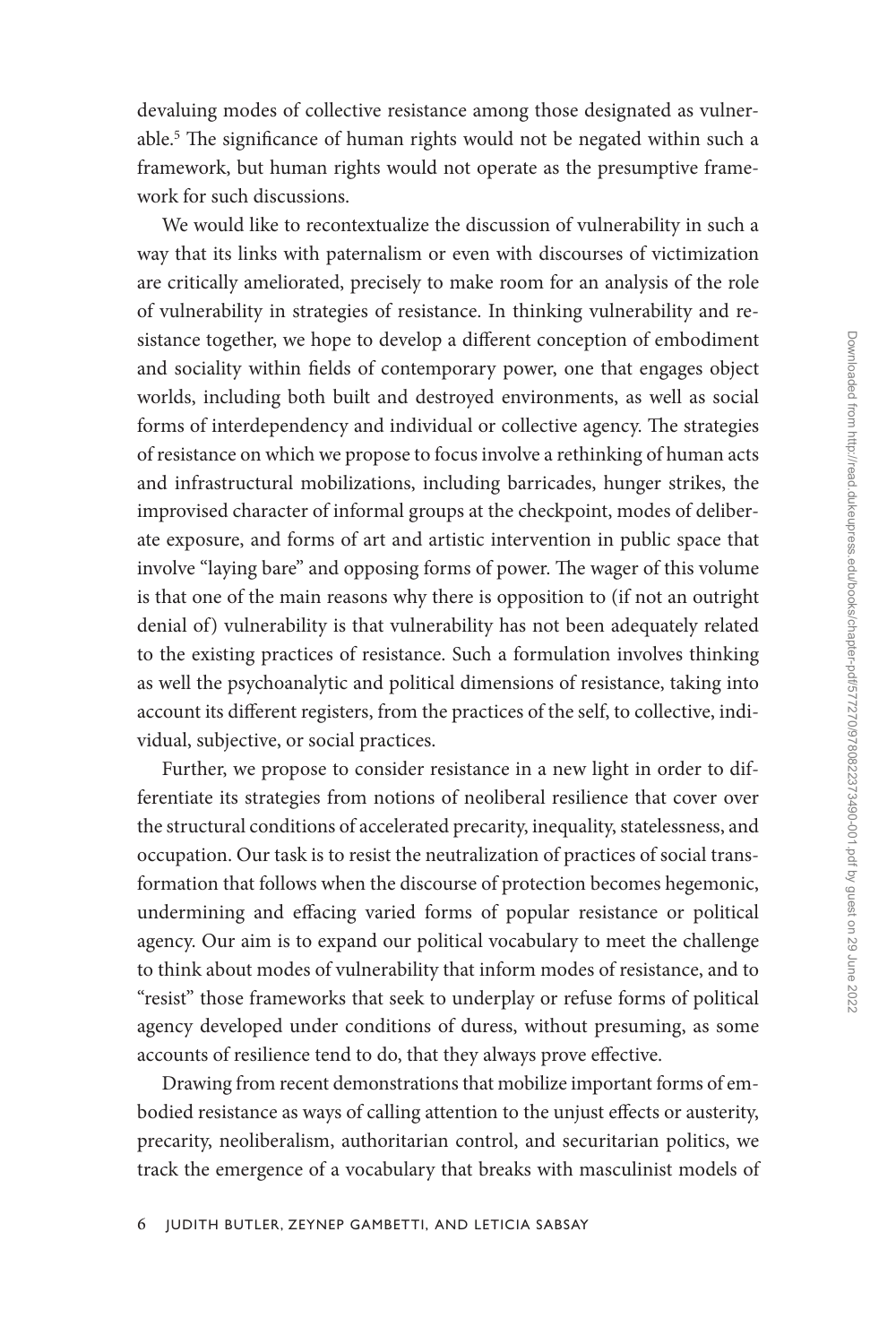autonomy without essentializing the feminine or idealizing vulnerability as an ultimate value. The point is to show that vulnerability is part of resistance, made manifest by new forms of embodied political interventions and modes of alliance that are characterized by interdependency and public action. These hold the promise of developing new modes of collective agency that do not deny vulnerability as a resource and that aspire to equality, freedom, and justice as their political aims.

Although dedicated to thinking about these common problems, each of the authors represented in this volume undertook different tasks of cultural translation—we came at the issue from very different geopolitical locations and through different modes of theoretical reflection.<sup>[6](#page-10-0)</sup> Whereas each contributor has a distinct view, each of us also made an effort to participate in what Zeynep Gambetti called "plural and collective thinking." Our collaborative work on this topic required a practice of translation that sought to traverse, without denying, the distances among languages, disciplines, theoretical and political genealogies, and areas of research, among academic work, the arts and art criticism, and activism. Not least of our tasks was to mediate among different political and academic tonalities, logics, and lexicons, striving to find a polyphonic mode of making sense of the shifting problematic before us. If we were able finally to move beyond the conventional binary that governs the relationship between vulnerability and resistance, that effort was made possible by our commitment to attend to these different modalities of thought, the different political space-times with which they engage, and the formulations of the political field within which they operate and intervene. Although in some ways the contributors to this volume take these precepts as a common point of departure, their chapters resonate with one another not because they came to adhere to any one language or theory. On the contrary: questions of self-determination, hegemony, mourning, violence, memory, occupation, public demonstrations, representation, the visual field and the visual arts, or freedom pose different challenges to the task of political thinking within a framework that does not oppose vulnerability to resistance. The exchanges among the authors here are reflected in their finished essays, showing how these concepts work or vary when reflected in different registers, moving from the individual scholarship to collaborative forms of making knowledge, all refracted by varying geopolitical conditions and concerns.

The essays in this volume draw from recent events in Turkey and Greece, but also focus on ongoing political struggles of women and minorities in the face of state violence, antiwar and antioccupation activists, struggles at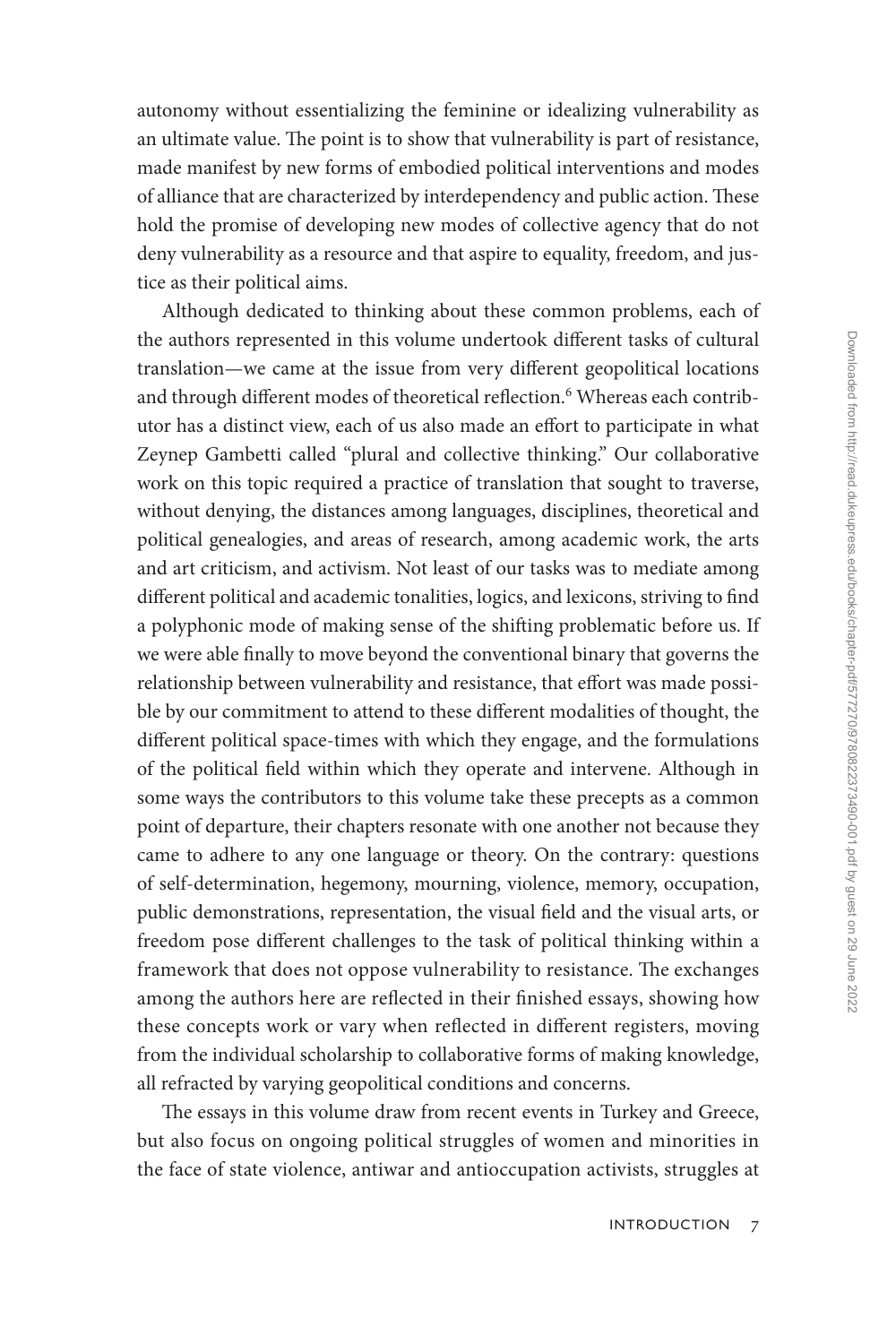the level of cultural representation and aesthetic practice, and oppositional dilemmas emerging within anti-austerity politics. They do not claim to represent a full global field; rather, they represent the partial and perspectival offerings of politically engaged scholars working in various regions. Judith Butler's contribution seeks to establish the important ways that vulnerability, reconceived as bodily exposure, is part of the very meaning and practice of resistance. Construing bodily vulnerability as induced by social and material relations of dependency, she shows how popular gatherings in public spaces enact the demand to end precarity by exposing these bodies' vulnerability to failing infrastructural conditions. Zeynep Gambetti revisits the notions of exposure and popular protest, but this time through an Arendtian theory of agonistic individuation. She evokes the Occupy Gezi protests of 2013 to illustrate the intricate connection between acting and suffering, as a result of which social identities and political alignments are destabilized through pluralistic encounters with others. In her critical consideration of a different set of concepts and practices, Sarah Bracke foregrounds how the neoliberal category of "resilience" functions as a governmental tactic aimed at managing resistance and concealing destitution. She argues that "resilience" constitutes a new moral code that works through gendered notions of subjectivity and agency to produce the idea of a subject willing to cope with conditions of increasing precarization. One other major theoretical dilemma is addressed by Marianne Hirsch's chapter. Hirsch brings notions of vulnerability and resistance to bear on theories of trauma and memory that often falter on the question of how it is possible to identify with the pain of others without appropriating that pain. She focuses on the work of several artists and writers who mobilize vulnerability as a way to respond to and take responsibility for traumatic and violent histories. The Occupy Gezi protests and the theme of memory reappear in Başak Ertür's contribution on barricades as a resource of resistance. Ertür understands forms of barricading with human and nonhuman resources as forms of countermonumentalization and bricolage whose strength might be found precisely in their transient and vulnerable structure. She argues that the barricades simultaneously operate as repertoires of collective action and as forms of reattunement to vulnerability.

Elena Loizidou's chapter on dreams and the political subject offers an alternative consideration of involuntary forms of longing as crucial to the understanding of political action, and thus revises our understanding of the political actor as one who exercises wakeful mastery in the course of acting. Can we understand resistance without the sensual domain in which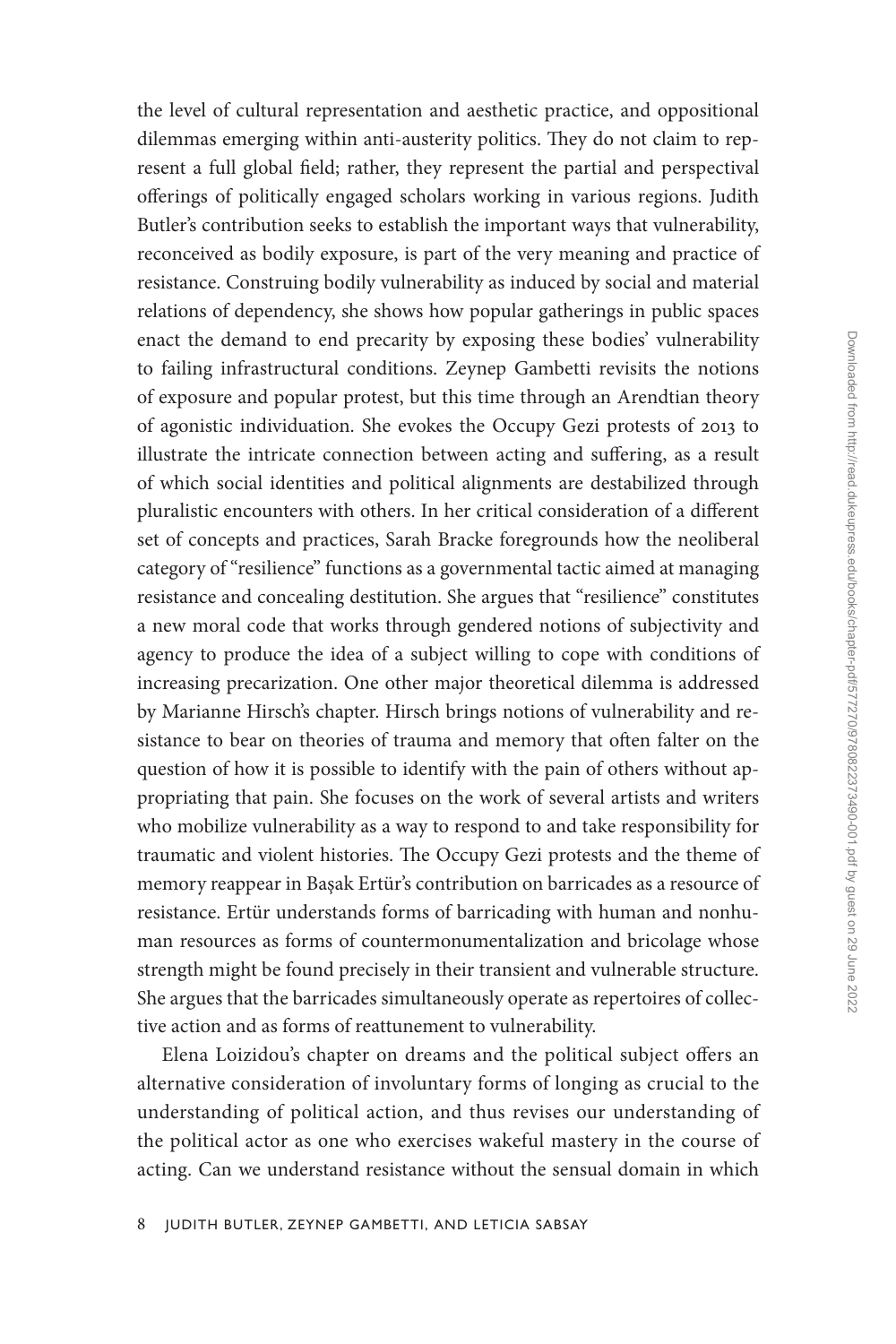mastery no longer controls love, dreams, and the arts so essential to civil disobedience or other forms of resistance? Considering the artwork of Mona Hatoum, Elena Tzelepis in turn asks what grammar of vulnerable belonging is produced in the wake of forcible expulsion and diasporic existence for Palestinians. Is there a potential for resistance opened up by art that focuses on questions of loss and finitude? Provoked by such questions, Tzelepis reflects on how Hatoum's feminist aesthetics bring forth a bodily representation of vulnerability. Turning to the occupied West Bank, Rema Hammami's chapter focuses on the struggle and strategy of Palestinian activism that happens within the daily labor of sustaining existence. In contrast to the concept of "protective accompaniment" popularized by human rights discourse, it underscores those forms of connection and alliance that are based less on the need for protection or, indeed, philanthropy than on informal networks of solidarity. The question of the differential visibility of violence in occupied zones foregrounds Hammami's exploration of forms of resistance under conditions of hyperprecarity. In her contribution, Nükhet Sirman focuses on another precaritized population, the Kurds in Turkey. By engaging with the Kurdish struggle for political freedom, she considers the salience of the figure of Antigone for thinking about Kurdish women's vulnerability to Turkish state violence. She highlights the dissimilarities between Turkish and Kurdish feminist discourses and shows how the latter produce a new form of knowledge that accounts simultaneously for the victimization of Kurdish women and their achievements as guerrilla fighters. Meltem Ahıska's critical consideration of the "Violence against Women" campaign in Turkey also questions the language of victimization. Ahıska argues that the efforts to "humanize" battered women establish their substitutability and anonymity, such that "women" come to represent death and victimhood anonymously. She argues for a mode of resistance against this form of "humanization" that would counter the conflation of women's sexuality with injurability and death. In a quite different geographical context, Elsa Dorlin visits a similar yet different problem. Dorlin's essay offers a critical analysis of how the "face" as an ethical category undergoes a political transvaluation in France. Situating "unveiling" as a requirement of French civility, Dorlin shows how mandatory hypervisibility informs the debates on the *niqab* and contemporary surveillance. She explores how the figure of the "mask" connects with forms of resistance that are prefigured in vigilante feminist writings. The double valence of vulnerability is also examined in Athena Athanasiou's considering of agonism as a nonsovereign form of power. The Serbian Women in Black movement is the focus of her analysis of a form of resistance that relies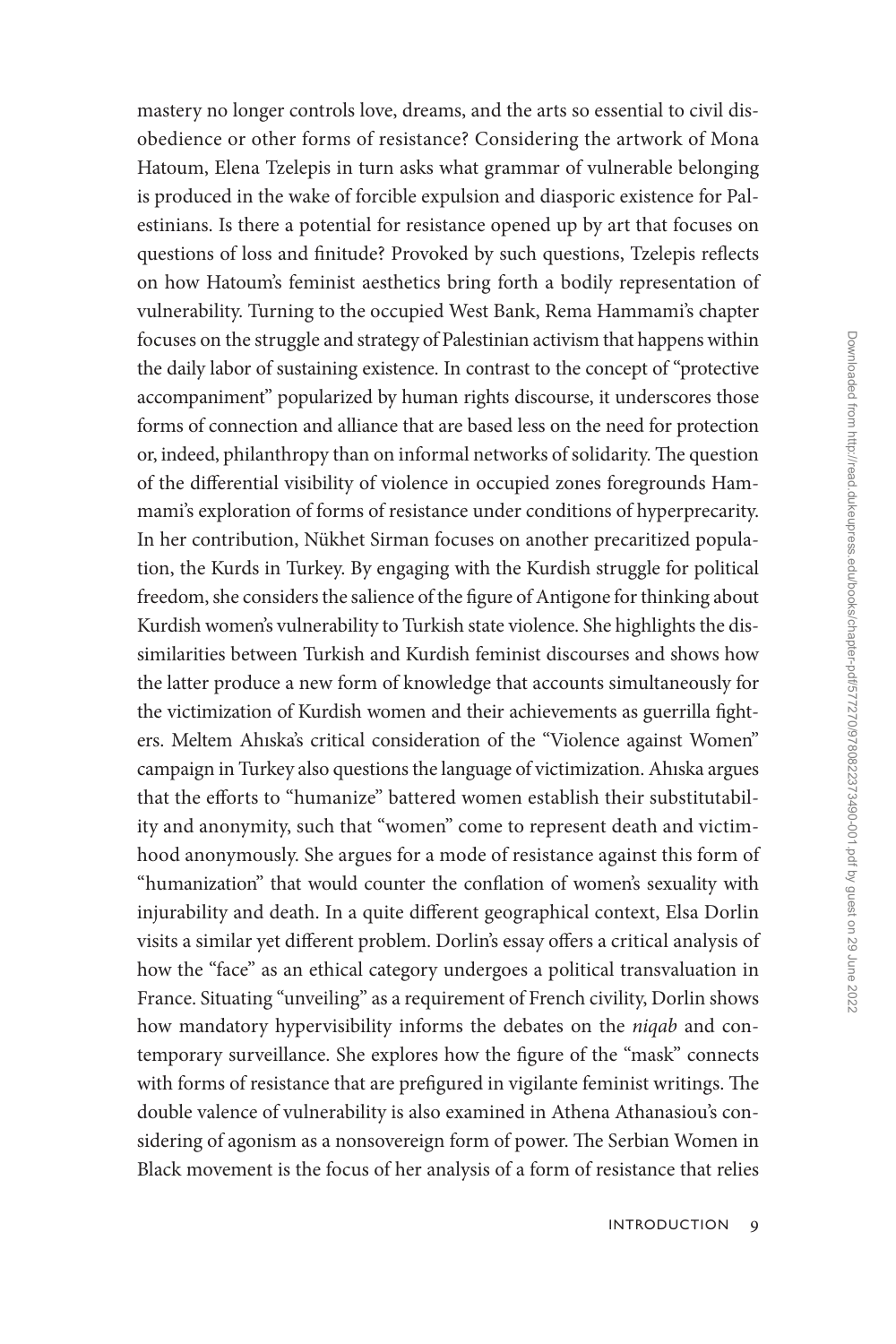<span id="page-9-0"></span>on what she calls agonistic mourning. She shows how the not-being-at-homewith-itself of mourning poses a challenge to the ordinances of the "affirmation versus mourning" structural opposition. Finally, using a different conception of agonism and antagonism, Leticia Sabsay's contribution poses a set of critical questions to theories of vulnerability and the contemporary discourse on affect to see how far they are compatible with the theory of hegemony and a broader concept of the political. She suggests permeability as the marker of subjectivity as a transindividual way of being in the world and, drawing on Bakhtin, offers a way to think about the relational subject in conjunction with hegemonic articulation.

As these chapter descriptions suggest, we differ on issues such as agonism and antagonism, how best to think about vulnerability, and which versions of resistance ought to be foregrounded. What strikes us as most important, however, is that vulnerability and resistance enter the picture differently depending on the context and the political question we pose. Our regions vary (Greece, Turkey, Palestine, France, Europe, the United States) and so, too, do our theories (hegemony, agonism, performativity, Marxism, feminism). The terms, vulnerability and resistance, are implicated not only in one another, but also in the settings that activate their relations. This multiplicity does not undo our common aim; rather, it facilitates and furthers the aliveness of this exchange. We are aware of the many sites we could not touch on within the framework of this volume, including the prison industry, refugees, epidemics, and various forms of violence, including state-sponsored racism. We trust that this volume will continue in a perpetual state of becoming, so that what we offer here is not a "result" of our collaboration, but a series of provocations for further thought. We were ourselves provoked by the events in Turkey in 2013, but our questions changed in the course of the journey. One of the principles of collaboration is that each member is affected by the other, becoming transformed in the process, and constituting now a provisional yet promising form of textual belonging in which all the rough edges matter.

## **Notes**

1 Nancy Fraser's "Feminism, Capitalism and the Cunning of History" makes an appeal to women's movements to reconsider calling the state back in. But many feminists are highly critical of state institutions that perpetrate white heterosexual middle-class supremacy in dealing with domestic violence, gender inequality, or